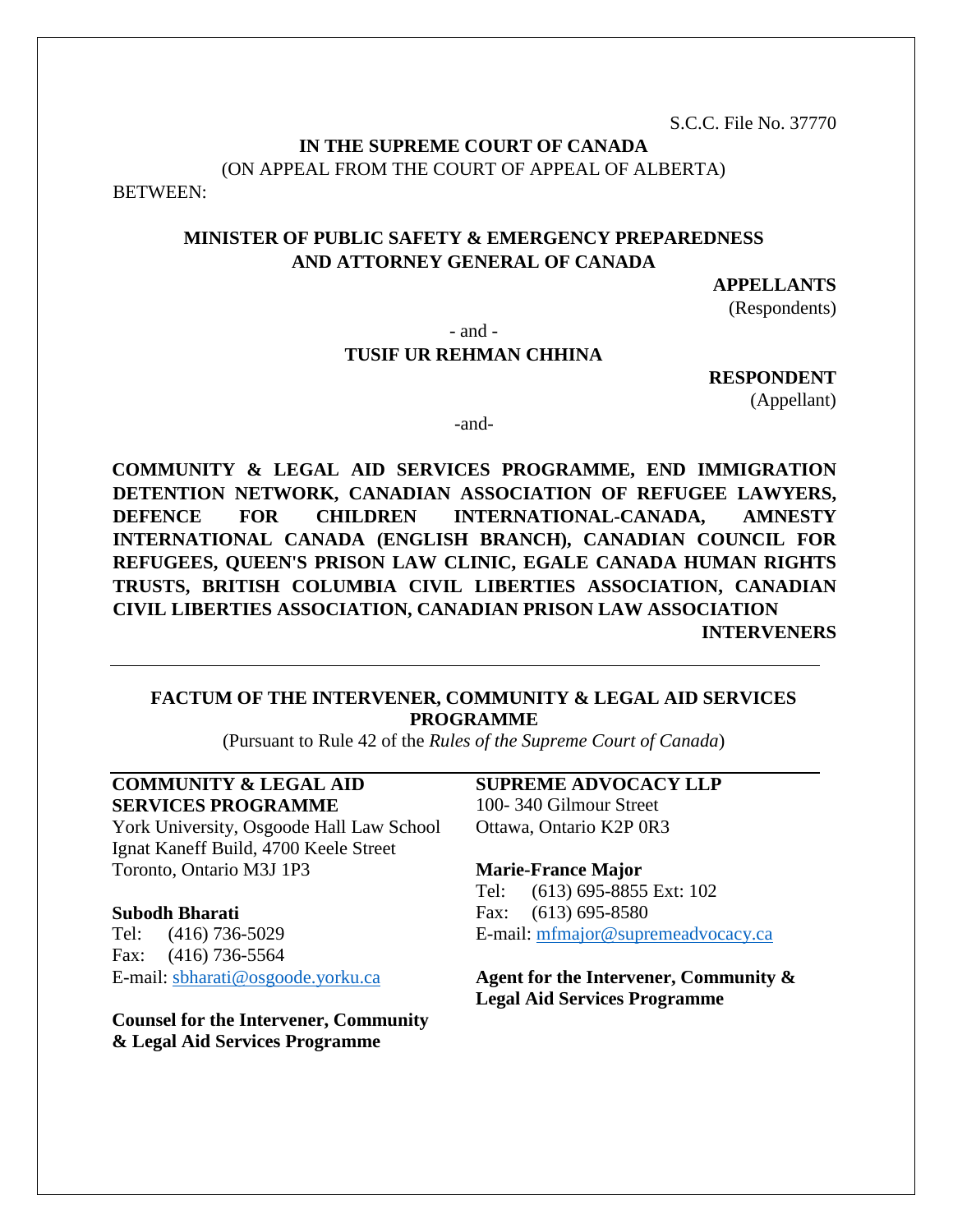### **ATTORNEY GENERAL OF CANADA**

900 - 840 Howe Street Vancouver, British Columbia V6Z 2S9

# **Donnaree Nygard**

**Liliane Bantourakis** Tel: (604) 666-3049 Fax: (604) 775-5942

**Counsel for the Appellants, Minister of Public Safety and Emergency Preparedness and Attorney General of Canada**

#### **NOTA BENE LAW GROUP INC.**

350 - 7th Avenue SW, Suite 800 Calgary, Alberta T2P 3N9

## **Nico G. J. Breed**

**Barbara Jackman** Tel: (403) 444-6484 Fax: (403) 444-6485 E-mail: [nico@nblawgroup.ca](mailto:nico@nblawgroup.ca)

### **Counsel for the Respondent, Rehman Chhina, Tusif Ur**

### **JARED WILL & ASSOCIATES**

226 Bathurst, Suite 200 Toronto, Ontario M5T 2R9

## **Jared Will**

**Joshua Blum** Tel: (416) 657-1472 Fax: (416) 657-1511 E-mail: [jared@jwlaw.ca](mailto:jared@jwlaw.ca)

**Counsel for the Intervener, Canadian Association of Refugee Lawyers**

### **DEPARTMENT OF JUSTICE**

50 O'Connor Street, Suite 500 Ottawa, Ontario K1A 0H8

#### **Christopher Rupar**

Tel: (613) 670-6290 Fax: (613) 954-1920 E-mail: [chirstopher.rupar@justice.gc.ca](mailto:chirstopher.rupar@justice.gc.ca)

**Agent for the Appellants, Minister of Public Safety and Emergency Preparedness and Attorney General of Canada**

### **COMMUNITY LEGAL SERVICES OF OTTAWA-SOUTH OFFICE** 1355 Bank Street Suite 406 Ottawa, Ontario K1H 8K7

**Jaime Lefebvre**

Tel: (613) 733-0140 Ext: 6027 E-mail: [lefebvj@lao.on.ca](mailto:lefebvj@lao.on.ca)

## **Agent for the Respondent, Rehman Chhina, Tusif Ur**

# **COMMUNITY LEGAL SERVICES-OTTAWA CARLETON**

1 Nicholas Street, Suite 422 Ottawa, Ontario K1N 7B7

#### **Michael Bossin**

Tel: (613) 241-7008 Ext: 224 Fax: (613) 241-8680 E-mail: [bossinm@lao.on.ca](mailto:bossinm@lao.on.ca)

### **Agent for the Intervener, Canadian Association of Refugee Lawyers**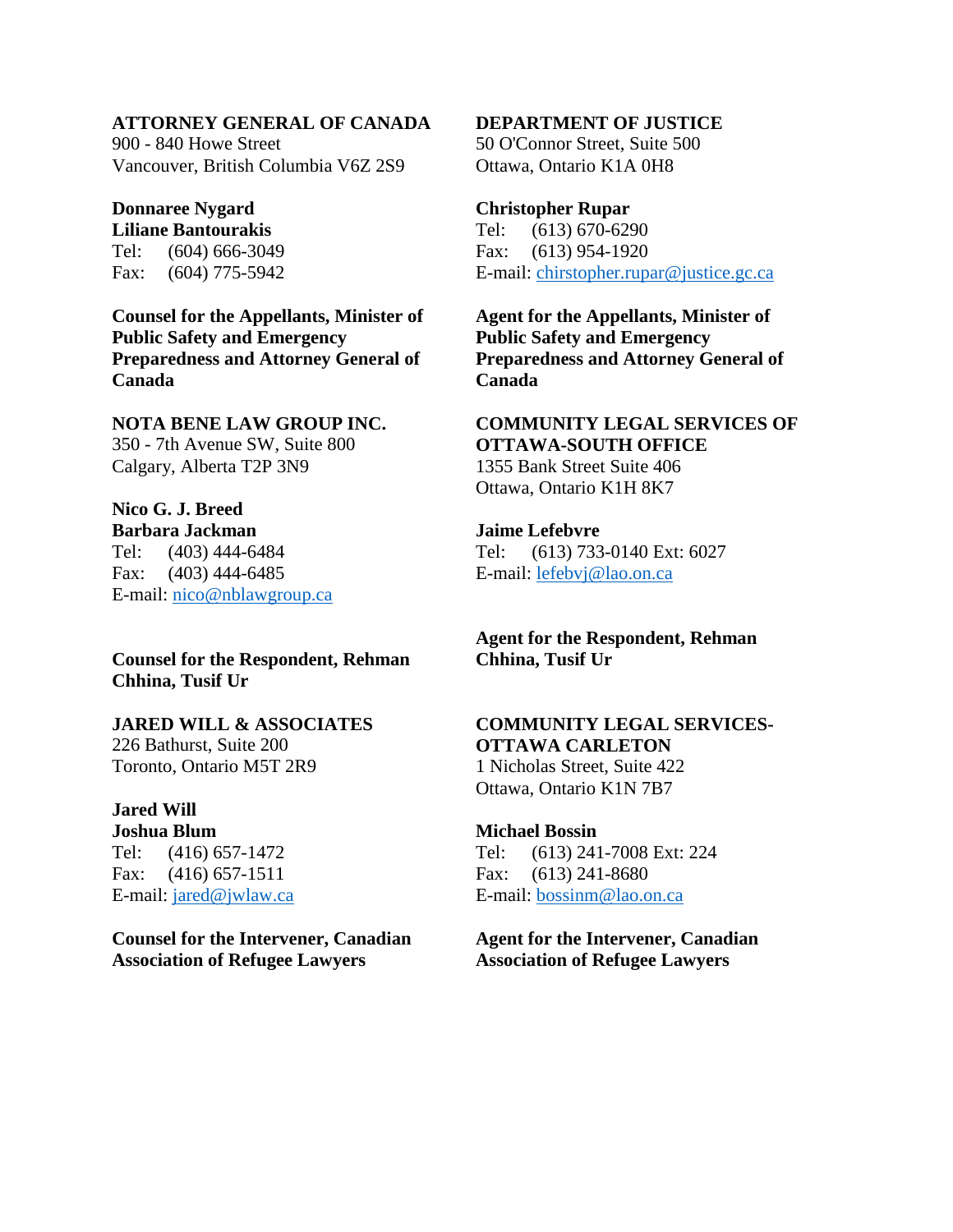# **WILSON, CHRISTEN**

137 Church Street Toronto, Ontario M5B 1Y4

# **Jeffery Wilson**

**Farrah Hudani** Tel: (416) 360-5952 Fax: (416) 360-1350 E-mail: [jeffery@wilsonchristen.com](mailto:jeffery@wilsonchristen.com)

**Counsel for the Intervener, Defence for Children International-Canada**

## **STOCKWOODS LLP**

77 King Street West, Suite 4130 Toronto-Dominion Centre Toronto, Ontario M5K 1H1

## **Nader R. Hasan**

Tel: (416) 593-7200 Fax: (416) 593-9345 E-mail: [naderh@stockwoods.ca](mailto:naderh@stockwoods.ca)

**Counsel for the Intervener, Queen's Prison Law Clinic**

## **BATTISTA SMITH MIGRATION LAW GROUP**

160 Bloor Street East, Suite 1000 Toronto, Ontario M5W 1B9

## **Michael Battista**

Tel: (416) 203-2899 Fax: (416) 203-7949 E-mail: [battista@migrationlawgroup.com](mailto:battista@migrationlawgroup.com)

**Counsel for the Intervener, Egale Canada Human Rights Trust** 

#### **SWATHI SEKHAR**

1040 Eglinton Avenue West, 2nd floor Toronto, Ontario M6C 2C5

**Swathi Sekhar Maija Martin**

### **GOWLING WLG (CANADA) LLP**

2600 - 160 Elgin Street P.O. Box 466, Stn. A Ottawa, Ontario K1P 1C3

### **Matthew Estabrooks**

Tel: (613) 786-8695 Fax: (613) 563-9869 E-mail: [matthew.estabrooks@gowlingwlg.com](mailto:matthew.estabrooks@gowlingwlg.com)

## **Agent for the Intervener, Defence for Children International-Canada**

## **POWER LAW**

130 Albert Street, Suite 1103 Ottawa, Ontario K1P 5G4

### **Maxine Vincelette**

Tel: (613) 702-5561 Fax: (613) 702-5561 E-mail: [mvincelette@powerlaw.ca](mailto:mvincelette@powerlaw.ca)

**Agent for the Intervener, Queen's Prison Law Clinic**

## **POWER LAW**

1103 - 130 Albert Street Ottawa, Ontario K1P 5G4

#### **Audrey Mayrand**

Tel: (613) 702-5560 Fax: (613) 702-5560 E-mail: [amayrand@juristespower.ca](mailto:amayrand@juristespower.ca)

**Agent for the Intervener, Egale Canada Human Rights Trust** 

## **SHANBAUM SEMANYK PROFESSIONAL CORPORATION**

150 Isabella Street, Suite 305 Ottawa, Ontario K1S 1V7

## **Terri H. Semanyk**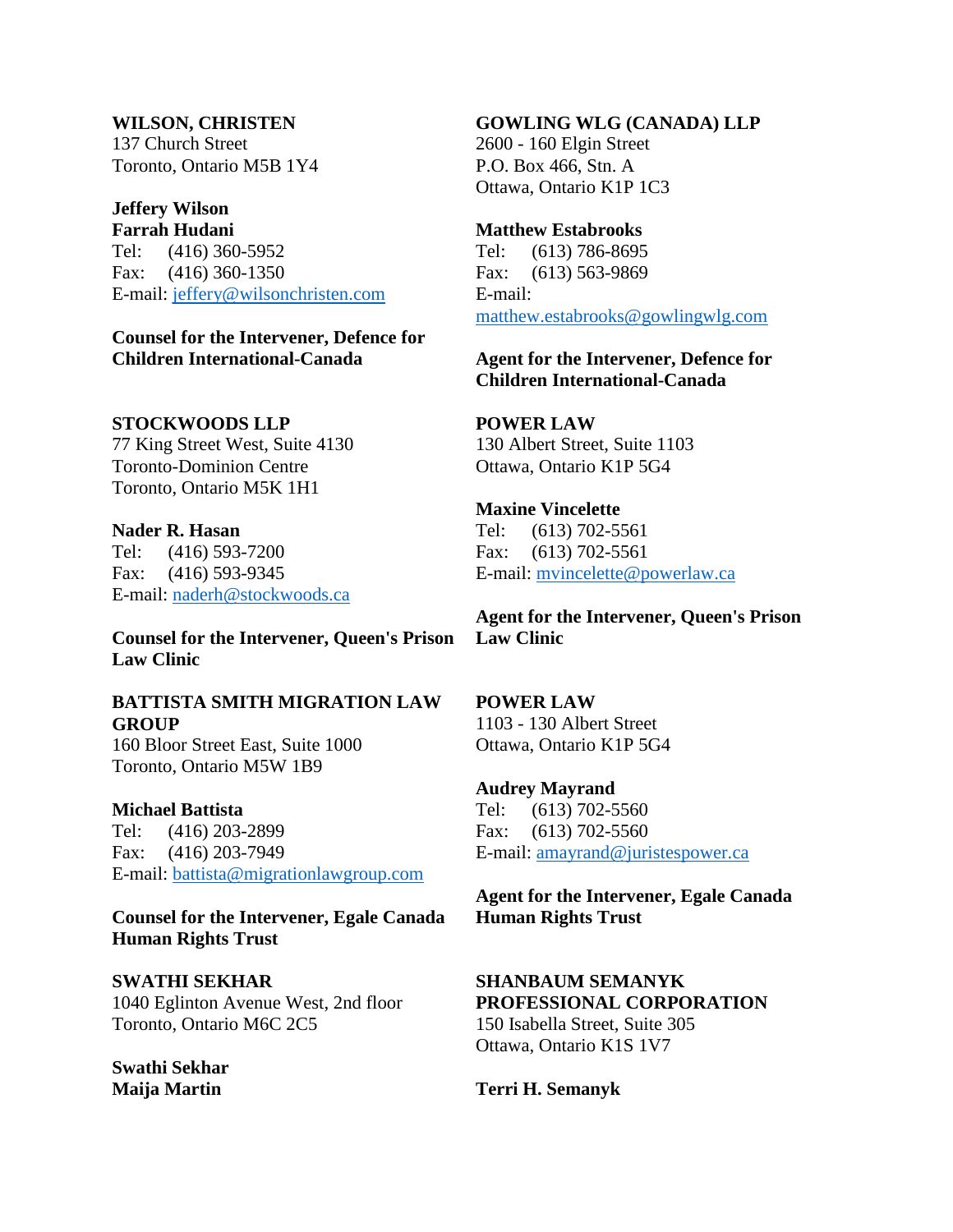Tel: (416) 885-8534 Fax: (416) 352-5830 E-mail: [swathi@sekharlawoffice.com](mailto:swathi@sekharlawoffice.com)

## **Counsel for the Intervener, End Immigration Detention Network**

**FRANCES MAHON LAW** 402 West Pender Street Vancouver, British Columbia V6B 1T6

**Frances Mahon** Tel: (604) 910-8479 Fax: (604) 608-3319 E-mail: frances@francesmahonlaw.com

## **Counsel for the Intervener, British Columbia Civil Liberties Association**

**MCCARTEN WALLACE** 1900-439 University Ave. Toronto, Ontario M5G 1Y8

#### **Simon Wallace Simon Borys**

Tel: (416) 363-1696 Fax: (416) 363-4089 E-mail: [simon@mccartenwallace.com](mailto:simon@mccartenwallace.com)

**Counsel for the Intervener, Canadian Prison Law Association**

### **BORDEN LADNER GERVAIS LLP**

22 Adelaide Street West, Suite 3400 Toronto, Ontario M5H 4E3

## **Ewa Krajewska**

**Pierre N. Gemson** Tel: (416) 367-6244 Fax: (416) 367-6749 E-mail: [ekrajewska@blg.com](mailto:ekrajewska@blg.com)

**Counsel for the Intervener, Canadian Civil Liberties Association**

Tel: (613) 238-6969 Ext: 2 Fax: (613) 238-9916 E-mail: [tsemanyk@sspclaw.ca](mailto:tsemanyk@sspclaw.ca)

## **Agent for the Intervener, End Immigration Detention Network**

### **GOLDBLATT PARTNERS LLP**

500-30 Metcalfe St. Ottawa, Ontario K1P 5L4

## **Colleen Bauman**

Tel: (613) 482-2463 Fax: (613) 235-3041 E-mail: cbauman@goldblattpartners.com

## **Agent for the Intervener, British Columbia Civil Liberties Association**

### **SUPREME ADVOCACY LLP**

100- 340 Gilmour Street Ottawa, Ontario K2P 0R3

#### **Marie-France Major**

Tel: (613) 695-8855 Ext: 102 Fax: (613) 695-8580 E-mail: [mfmajor@supremeadvocacy.ca](mailto:mfmajor@supremeadvocacy.ca)

## **Agent for Counsel for the Intervener, Canadian Prison Law Association**

#### **BORDEN LADNER GERVAIS LLP**

World Exchange Plaza 100 Queen Street, suite 1300 Ottawa, Ontario K1P 1J9

## **Nadia Effendi**

Tel: (613) 237-5160 Fax: (613) 230-8842 E-mail: [neffendi@blg.com](mailto:neffendi@blg.com)

**Agent for the Intervener, Canadian Civil Liberties Association**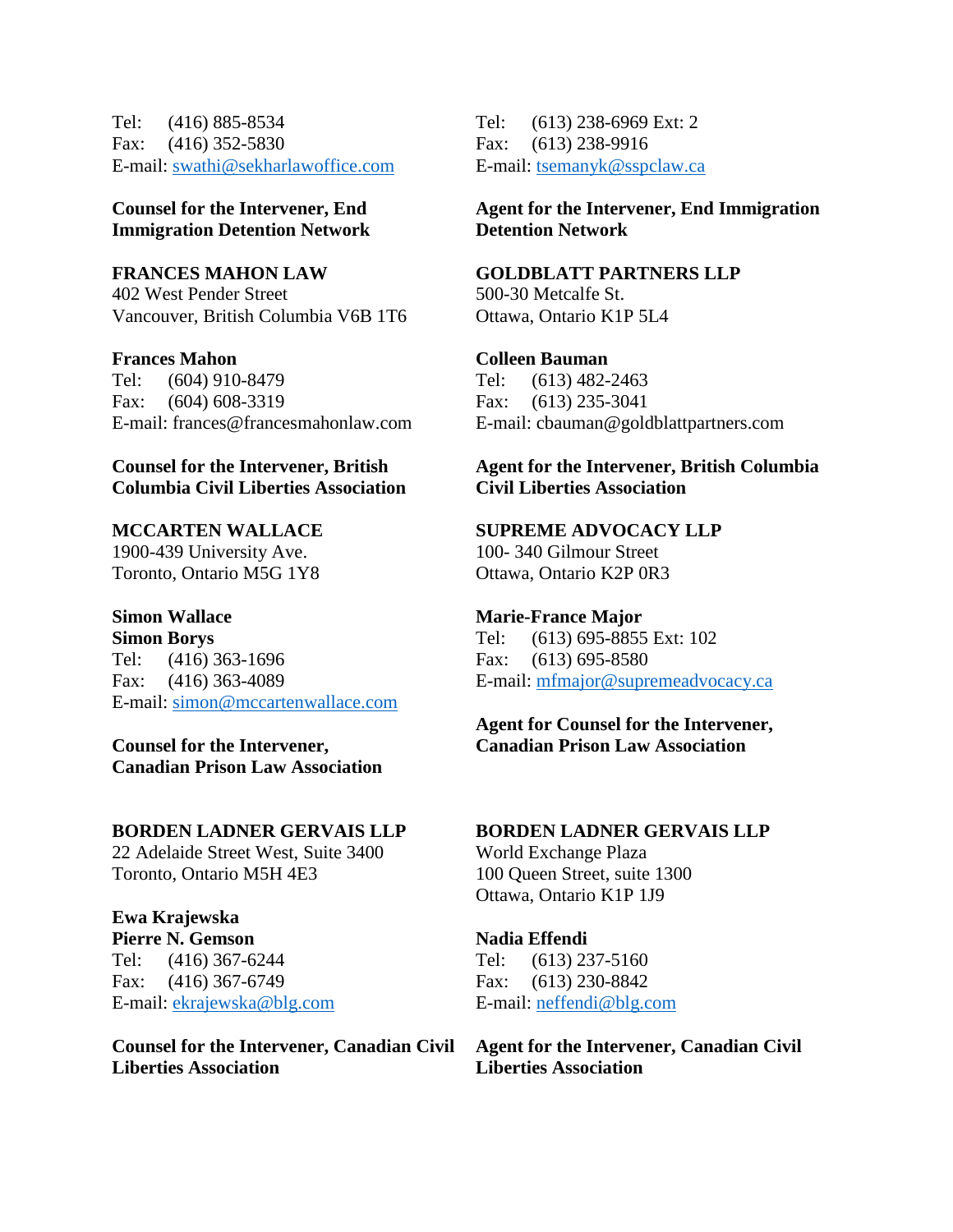#### **COMMUNITY LEGAL SERVICES-OTTAWA CARLETON**

1 Nicholas Street, Suite 422 Ottawa, Ontario K1N 7B7

#### **Michael Bossin Laïla Demirdache**

**Jamie Liew**

Tel: (613) 241-7008 Ext: 224 Fax: (613) 241-8680 E-mail: [bossinm@lao.on.ca](mailto:bossinm@lao.on.ca)

## **Counsel for the Interveners, Amnesty International Canada (English Branch)**

## **EDELMANN & COMPANY LAW OFFICES**

905 - 207 West Hastings Street Vancouver, British Columbia, V6B 1H7

**Peter H. Edelmann Erica Olmstead Molly Joeck** Tel: (604) 646-4684 Fax: (604) 648-8043 E-mail: [peter@edelmann.ca](mailto:peter@edelmann.ca)

**Counsel for the Intervener, Canadian Council for Refugees**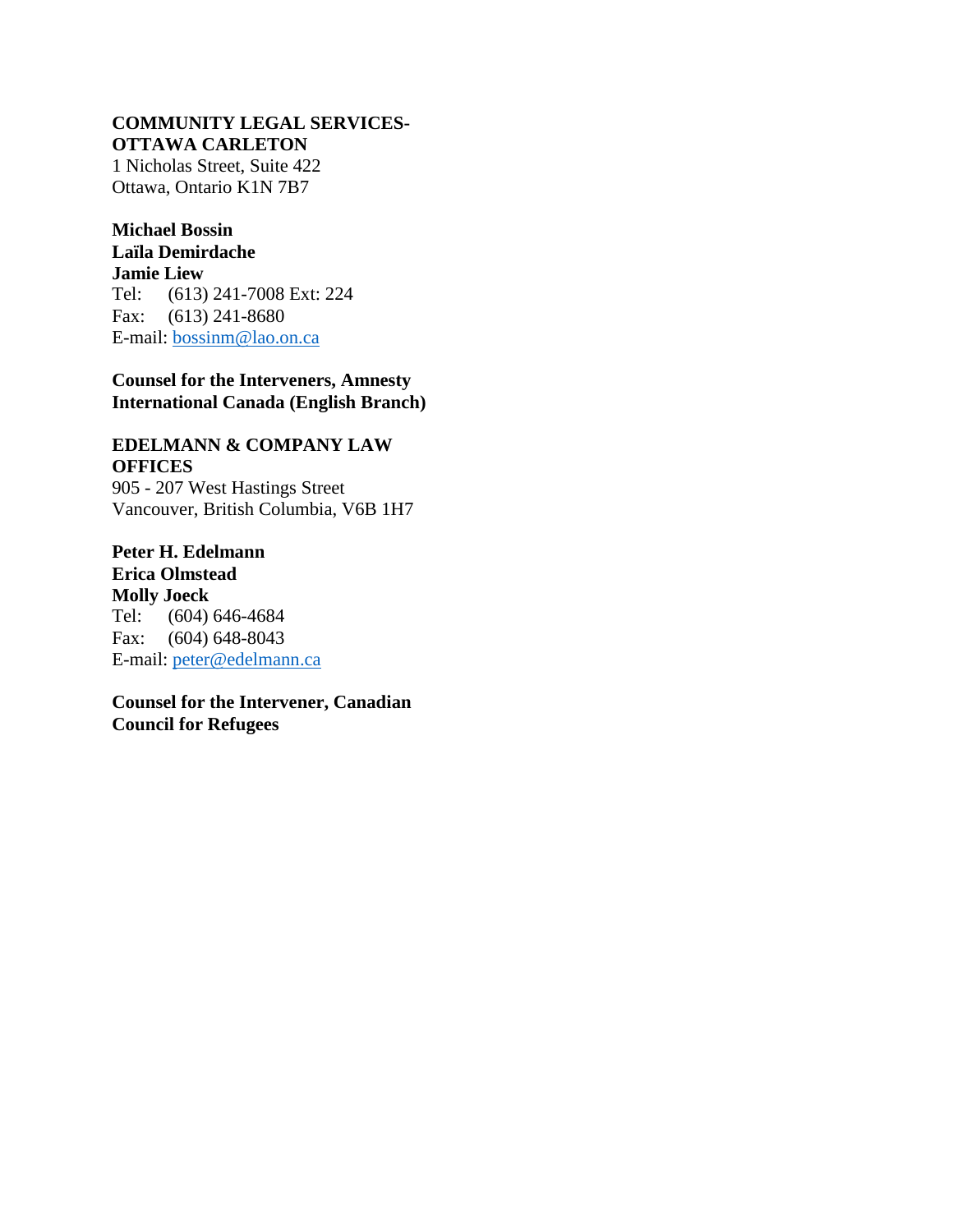# **TABLE OF CONTENTS**

# **PAGE**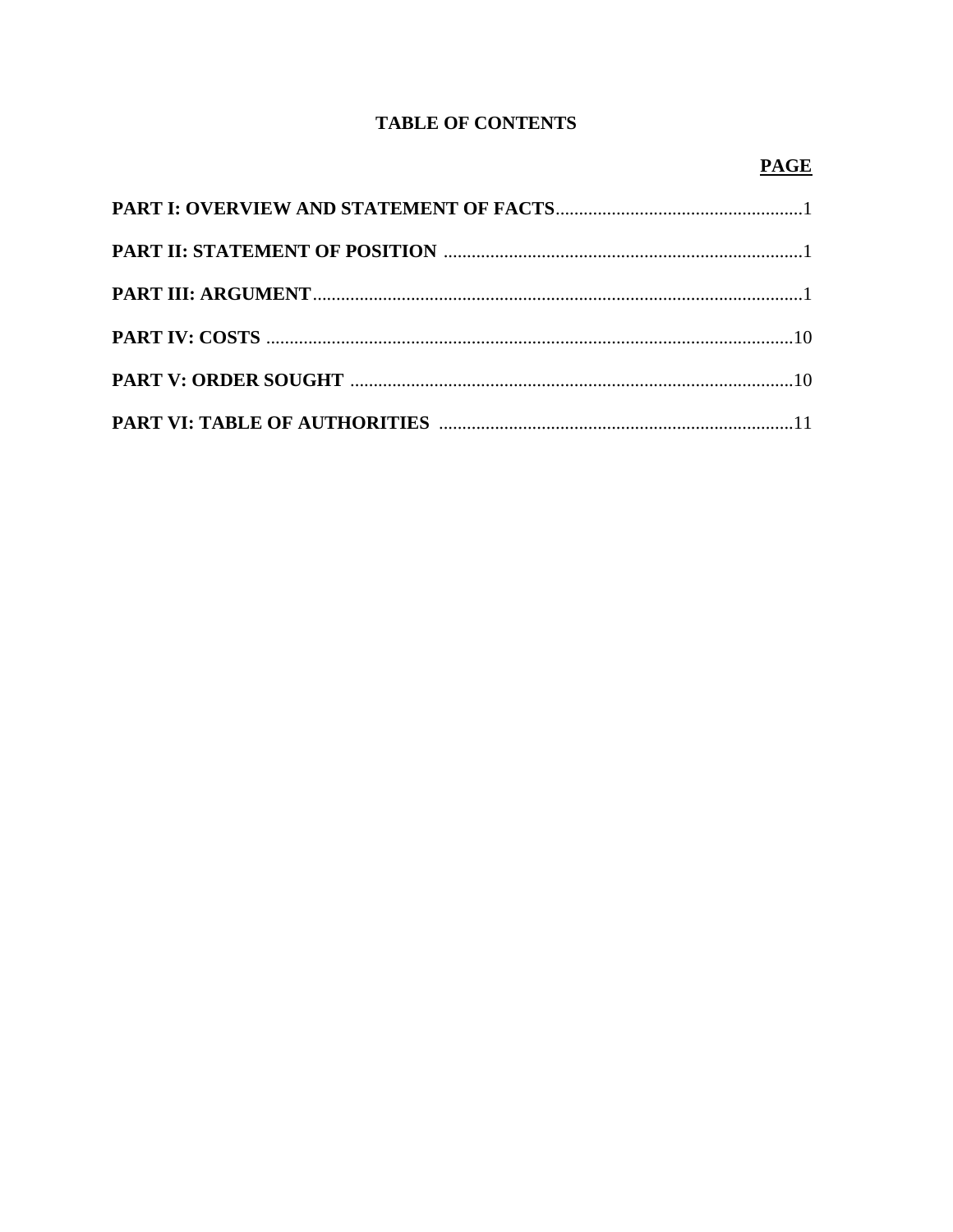#### **PART I AND II: OVERVIEW AND STATEMENT OF POSITION**

1. Community & Legal Aid Services Programme ["CLASP"} at Osgoode Hall is an interdisciplinary legal aid clinic that serves low-income Toronto residents. It prioritizes marginalized persons and those with mental health concerns, including immigrants, refugees, and persons without status.

2. Mental health is of central importance to individuals facing removal and/or detention. There is no question that immigration detention, even if short term, causes and/or exacerbates psychological illnesses. Once detained, individuals with mental health concerns are at greater risk of having their detentions maintained due to an inability to advocate for themselves and provide suitable alternatives to detention. This poses unique challenges for obtaining release.

3. As such, the availability of habeas corpus to those in immigration detention and the ability of the Superior Court to order conditions of release is of particular importance to CLASP's clients. CLASP submits that any limitation on the jurisdiction of the superior courts to order conditions of release to those in immigration detention will effectively deny *habeas corpus* to those with mental health concerns. This is an access to justice issue.

4. CLASP further submits that the Immigration Division (ID) has no mechanism or procedure in place for the determination of whether a breach of release conditions did in fact occur. This abdication of its jurisdiction to make a determination on a breach is one of the primary causes for the need to seek *habeas corpus* in the first place. As such the Appellant's argument that any concurrent jurisdiction of the Superior Court to order release conditions will cause confusion is without merit. Instead it appears to be an attempt to absolve statutory immigration decision makers from Judicial scrutiny.

5. CLASP accepts the facts as set out in the Appellant's and Respondent's facta.

#### **PART III – ARGUMENT**

#### *Preliminary Matter*

6. The Parliament's acceptance of the fundamental importance of *habeas corpus* -- a writ that is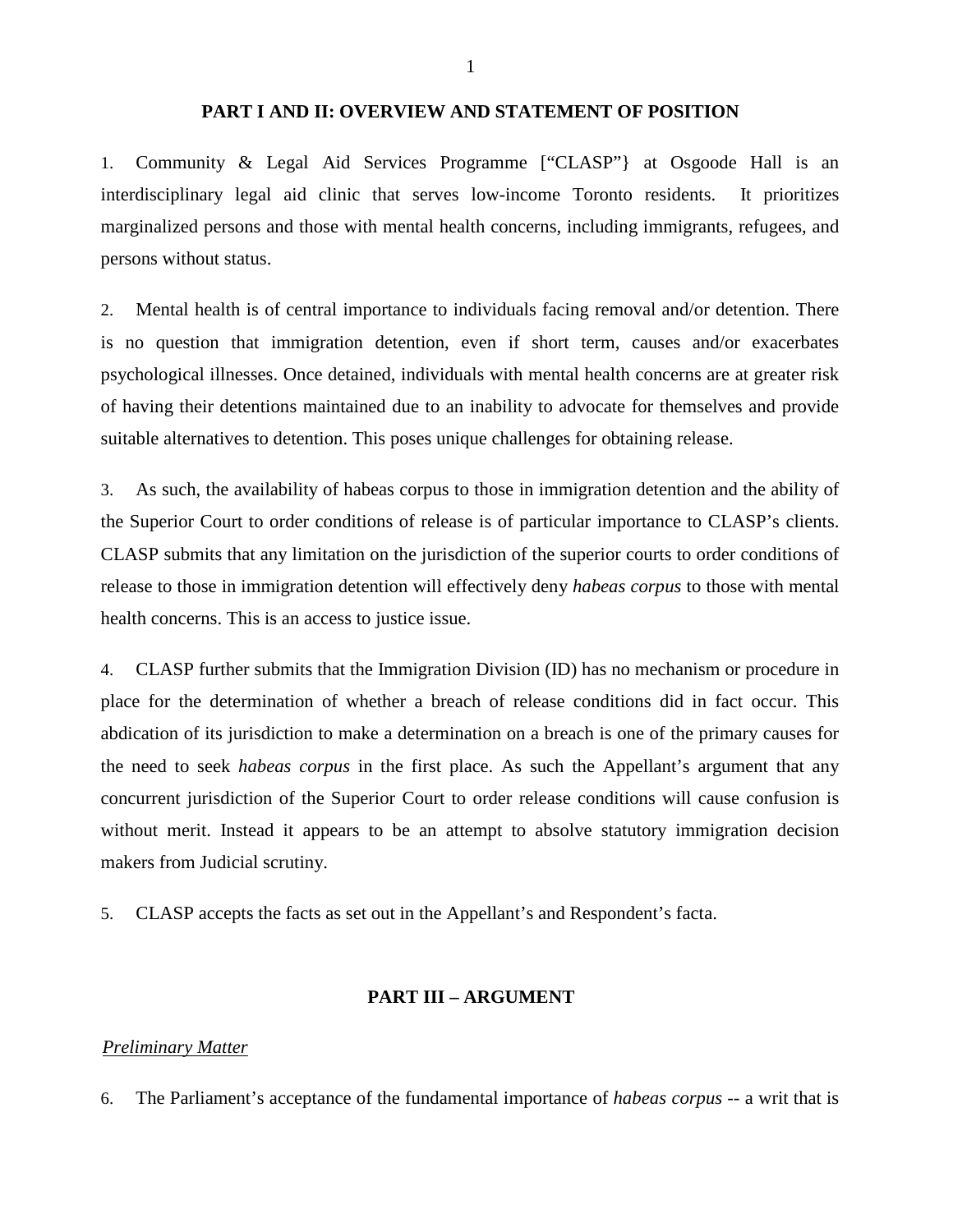"widely recognized as the most effective remedy against executive lawlessness that the world has ever seen"[1](#page-7-0) -- by enshrining it in the constitution is unquestionable. Section 10 of the *Charter* is available *to all* individuals claiming unlawful detention by the Executive.

7. Nevertheless, the Appellant suggests at paragraph 128 of its memorandum, that *Charter* rights are not so significant; that Parliament can effectively change its mind. That its intent that "*immigration matters be dealt with by expert tribunals and courts*" somehow overrules its previous intent that the right to *habeas corpus* be enshrined in the *Charter.* 

8. This is profoundly wrong. It is "later intentions" that must comply with the *Charter*, not that the *Charter* must accommodate later intentions. In any event, Parliament's intent that *immigration matters be dealt with expert tribunals and courts* is not an attempt to supersede the Charter. Immigration matters are distinct from fundamental freedoms. Incarcerating individuals in maximum security prisons for no criminal purpose and without regard for procedural fairness is **not** an immigration matter but fundamentally a *s.7 Charter* one.

## *Access to Justice and Release Conditions*

9. The Appellant argues that the superior courts **should not** have the ability to release an immigration detainee on conditions and that such an approach is unprincipled. It asks this court to ignore the reasoning of the Ontario Court of Appeal in *Ogiamien* which states:

[47] I do not accept the general proposition advanced by the AG that a judge has never had authority to impose conditions when granting *habeas corpus*. I agree with the submission of *amicus* that such a rigid view would unduly impair the inherent powers of the Superior Court to ensure that its orders are effective. It would also be inconsistent with the need to ensure that the fundamental common law and constitutional right to *habeas corpus* remains a flexible and effective remedy. As the Supreme Court of Canada observed in *Mission Institution v. Kehla,* at para. 54: "This remedy is crucial to those whose residual liberty has been taken from them by the state, and this alone suffices to ensure that it is rarely subject to restrictions."

[48] It would be inconsistent with the public interest if the judge on *habeas corpus* lacked the authority to impose appropriate conditions to protect public safety and respect for the law. Moreover, there are cases where outright or unconditional release would be inappropriate but where incarceration is not justified. In such cases, applicants would be

<span id="page-7-0"></span><sup>1</sup> Tom Bingham, *The Rule of Law* (London, England: Penguin Books, 2010), at 13-14. [ Book of Authorities, Tab 1].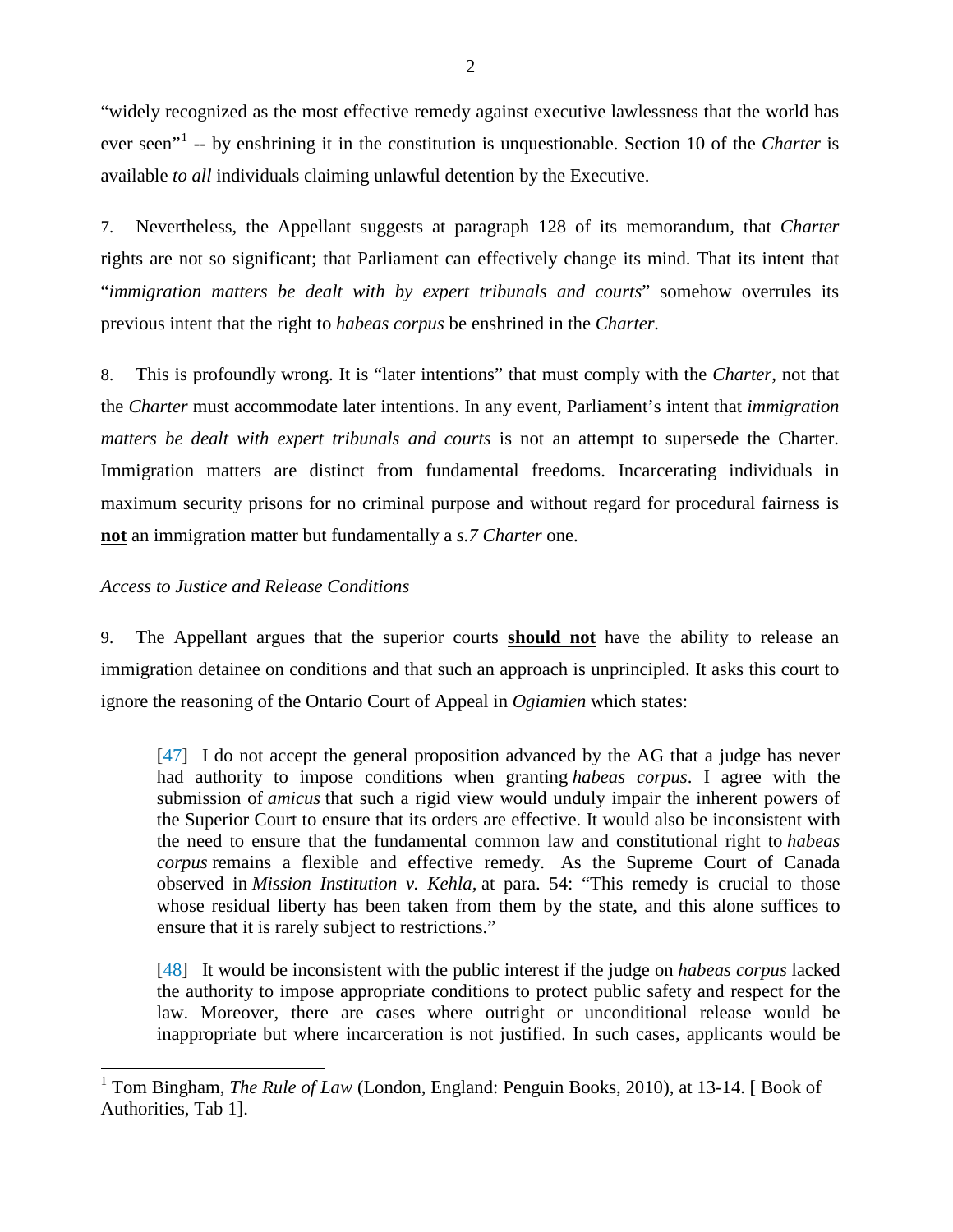denied access to the remedy of *habeas corpus* because judges would inevitably feel compelled to maintain detention if their only other option was outright release. To deprive the Superior Court of jurisdiction to craft an appropriate order in such a case would represent an undue and unwarranted restriction on the remedy of *habeas corpus*. [2](#page-8-0)

10. CLASP echoes the above finding and respectfully adds that that it is a matter of *Access to Justice* for those most vulnerable that the Superior Court retain the jurisdiction to order conditions.

11. It is notable that the Appellant at paragraph 129 of its memorandum submits that the *Chaudhary*/*Chhina* approach is unprincipled because only a limited sub-class of immigration detainees would be able to access *habeas corpus* [those with detentions that are lengthy and of uncertain duration]. Not only has the Ontario Court of Appeal in *Ogiamien* clarified that *habeas* should not have such limits, but it is the Appellant's position that would result in only a limited sub-class of immigration detainees having *habeas* access; those of *sound mind.* [3](#page-8-1)

12. As *Ogiamien* found, some cases occupy a mid-ground in which unconditional release is inappropriate, but incarceration is not justified.<sup>[4](#page-8-2)</sup> In these cases "judges would inevitably feel compelled to maintain detention if their only other option was outright release".<sup>[5](#page-8-3)</sup>

13. Detainees who suffer from mental health conditions occupy this middle space. It is expected that those with severe mental health issues will require conditions upon release; for example undergoing counselling, therapy, mandatory attendance at a rehabilitative program or living with a surety, to ensure that they do not pose a safety risk or a flight risk. Any limitation on the ability of the Superior Court to order such conditions would effectively bar these individuals from *habeas* relief. Adopting the Appellant's approach, it cannot be Parliament's intention that section 10 of the *Charter* is not available to the most vulnerable.

14. Moreover, the *Alberta Rules of Court* and *Judicature Act* grant superior courts the power to "give any relief or remedy described or referred to in or under these rules or any enactment", including the power to grant "either absolutely or on any reasonable terms and conditions that

<span id="page-8-0"></span><sup>2</sup> *Ogiamien v Ontario (Community Safety and Correctional Services)*, 2017 ONCA 839 at para 47- 48, [2017] OJ No 5702.

<span id="page-8-1"></span><sup>3</sup> *Ibid* at para 41.

<span id="page-8-2"></span><sup>4</sup> *Ibid*; see also *Scotland v Canada (AG)*, 2017 ONSC 4850, [2017] OJ No 4242; *Ali v Canada (AG)*, 2017 ONSC 2660; on appeal OCA File: C63860.

<span id="page-8-3"></span><sup>5</sup> *Supra* note 3 at para 48.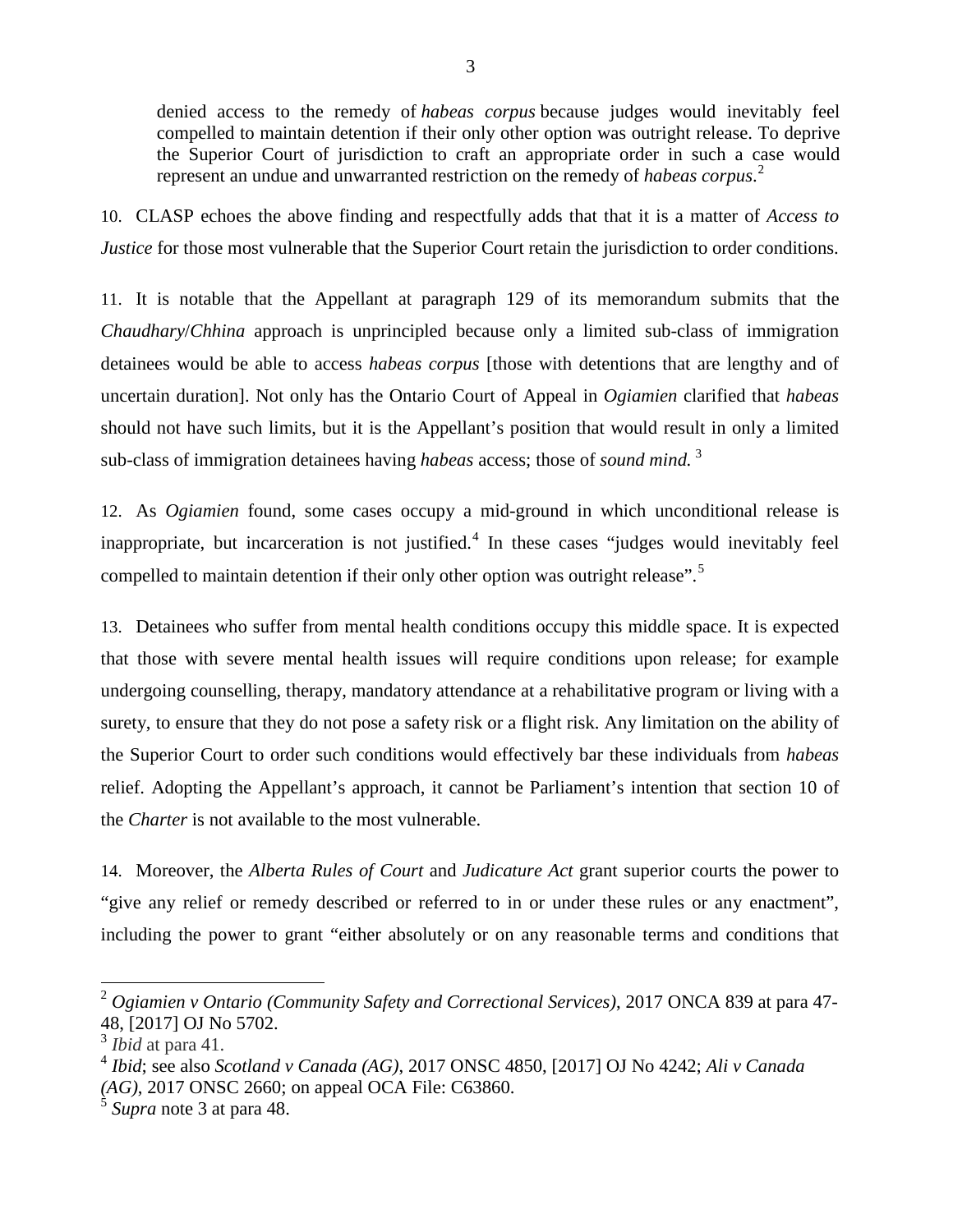seem just to the Court."<sup>[6](#page-9-0)</sup>

15. In Ontario, the *Habeas Corpus* Act specifically grants superior courts the ability to order release conditions by granting bail to a detainee pursuant to a *habeas corpus* application:

7. Although the return to a writ of *habeas corpus ad subjiciendum* is good and sufficient in law, the court or judge before whom the writ is returnable may examine into the truth of the facts set forth in the return, by affidavit or other evidence, and may order and determine touching the discharging, bailing or remanding of the person.<sup>[7](#page-9-1)</sup>

16. The Court of Appeal in *Ogiamien* specifically refers to this section in ruling that release on habeas corpus can be conditional:

[49] The case law provides many examples where release on *habeas corpus* is conditional. *Amicus* refers to the prison transfer cases where the order on *habeas corpus* is not that the successful applicant be released outright but that he or she be transferred to a less restrictive form of incarceration: see *R. v. Miller*, [1985 CanLII 22 \(SCC\),](https://www.canlii.org/en/ca/scc/doc/1985/1985canlii22/1985canlii22.html) [1985] 2 S.C.R. 613, 52 O.R. (2d) 585. Most directly on point is the historical use of *habeas corpus* as the principal means of securing bail pending trial in criminal proceedings: see Judith Farbey and R. J. Sharpe, *The Law of Habeas Corpus*, 3rd ed. (Oxford: Oxford University Press, 2011) at pp. 148, 153-156. Bail is a form of conditional release. [Section](https://www.canlii.org/en/on/laws/stat/rso-1990-c-h1/latest/rso-1990-c-h1.html#sec7_smooth)  [7](https://www.canlii.org/en/on/laws/stat/rso-1990-c-h1/latest/rso-1990-c-h1.html#sec7_smooth) of the *Habeas Corpus Act*[, R.S.O. 1990, c. H.1,](https://www.canlii.org/en/on/laws/stat/rso-1990-c-h1/latest/rso-1990-c-h1.html) a pre-Confederation statute that continues to apply in Ontario, confirms the use of a *habeas corpus* to obtain bail. Bail has also been granted on *habeas corpus* in relation to both immigration and extradition detentions: *Ex parte Augustin*, [1976] C.A. 478, 31 C.C.C. (2d) 160 (Que. C.A.); *Re Lawrence and the United States and The Queen* (1980), 54 C.C.C. (2d) 551 (Man. C.A.). Post-*Chaudhary* decisions of the Superior Court have imposed conditions on release from immigration detention on *habeas corpus*. As noted by Nordheimer J. in *Ali v. Canada (Attorney General)*, [2017 ONSC 2660](https://www.canlii.org/en/on/onsc/doc/2017/2017onsc2660/2017onsc2660.html) (CanLII), at para. 40: "If this court is ordering a release, then it is this court that should set the appropriate terms and conditions." See also *Scotland v. Canada (AG)*, [2017 ONSC 4850](https://www.canlii.org/en/on/onsc/doc/2017/2017onsc4850/2017onsc4850.html) (CanLII), at paras. 78-79.

[50] The strict and rigid proposition advanced by the AG cannot withstand scrutiny in the face of these authorities and the principle that *habeas corpus* must remain a flexible and effective remedy.<sup>[8](#page-9-2)</sup>

17. Other common-law jurisdictions have established that judicial discretion in granting habeas corpus relief for immigration detainees includes release with conditions. As in *Ogiamien,* the Supreme Court of New Zealand (NZSC) has premised its jurisdiction to grant conditional *habeus* 

<span id="page-9-0"></span><sup>6</sup> *Alberta Rules of Court*, Alta Reg 124/2020, s 1.3(1)(b); *Judicature Act*, RSA, c J-2, s 8. **<sup>7</sup>** *Habeas Corpus Act,* RSO 1990, c H.1, s 7.

<span id="page-9-1"></span>

<span id="page-9-2"></span><sup>8</sup> *Ogiamien v Ontario (Community Safety and Correctional Services)*, 2017 ONCA 839 at para 49- 50, [2017] OJ No 5702.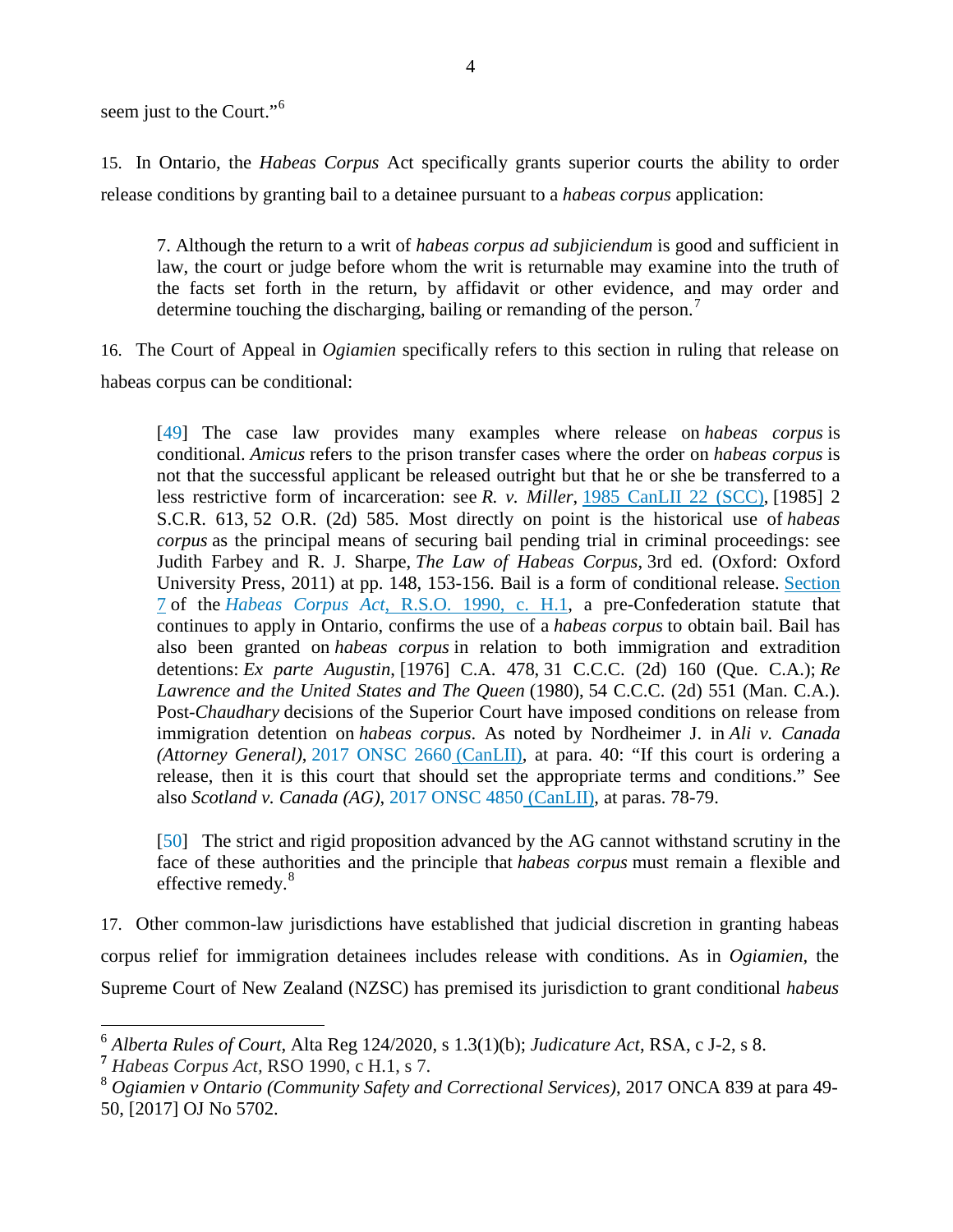*corpus* relief from the historical use of the writ to secure bail in criminal proceedings:

[40] The reason for using habeas corpus in this way was to secure the right either to be tried according to law (including in accordance with the requirements for prompt trial in the 1679 Act) or release, including on terms as to bail. But where bail was granted, the jurisdiction being exercised included the inherent common law power to grant bail.

[41] **….. The High Court's inherent substantive jurisdiction to grant bail can still be invoked today** (where not modified by statute) by different processes: on summary application, by judicial review, or by the **procedure of habeas corpus**, if necessary.[9](#page-10-0)

18. In granting conditional release, the NZSC also recognizes the obligations of signatories to international human rights instruments. Like Canada, it has committed to avoiding unnecessary restrictions upon persons seeking refugee protection under the *1951 Refugee Convention*:

[101] This is a case where national security issues arise. **It is also a case about the liberty of someone who has refugee status in New Zealand and who is entitled to the benefit of the Refugee Convention requirement that only such restrictions upon his liberty as are necessary should be imposed upon him.** The applications fail to be considered against the background of concern for liberty recognised by the Bill of Rights Act and the common law. **Accordingly the case raises significant matters of public interest which require careful balance.**

[102] The respondents should have an opportunity to provide any additional material they wish to place before the Court relevant to the exercise of the jurisdiction to grant bail or vary the terms of the warrant of commitment. The material so far supplied has not been directed to the issues of bail and custody. They are not necessarily the same as the considerations upon which a security risk certificate can be justified. **Both parties should also be given the opportunity to address the Court further as to whether either jurisdiction should be invoked and, if so, what orders and conditions are appropriate**. [10](#page-10-1)

19. The Supreme Court of the United States (USSC) in *Zadvydas v. Davis* (2001) held that release by writ of habeas corpus could be conditioned in ways that are appropriate to the individual detainee's circumstances:

"In answering that basic question, the habeas court must ask whether the detention in question exceeds a period reasonably necessary to secure removal. It should measure reasonableness primarily in terms of the statute's basic purpose, namely assuring the alien's presence at the moment of removal. Thus, if removal is not reasonably foreseeable, the court should hold continued detention unreasonable and no longer authorized by

<span id="page-10-0"></span><sup>9</sup> *[Zaoui v Attorney-General,](http://www.refworld.org/cases,NZL_SC,42234a944.html)* SC CIV 13/2004 *at paras 40-41.* 

<span id="page-10-1"></span><sup>10</sup> *Ibid* at paras 101-102.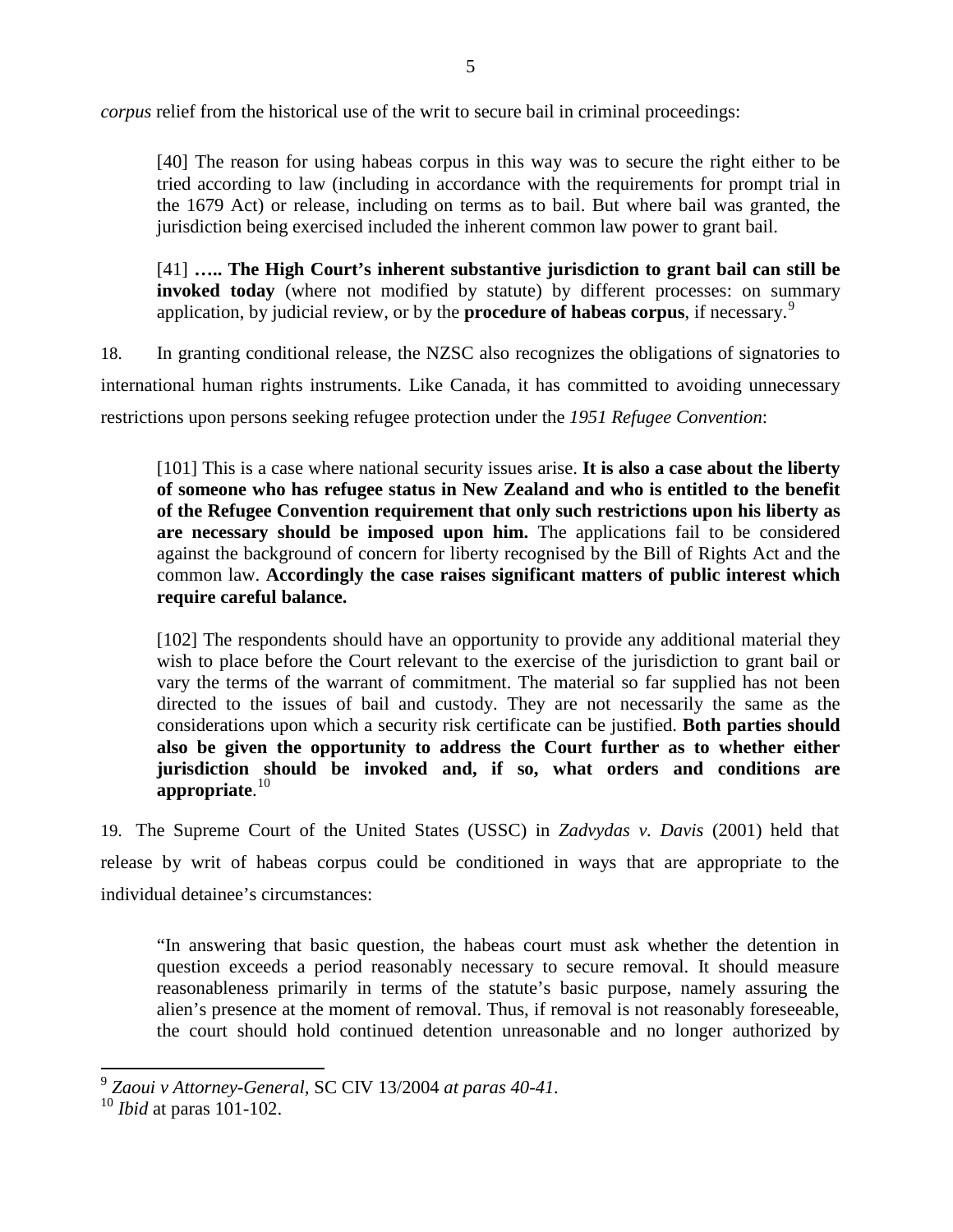statute. **In that case, of course, the alien's release may and should be conditioned on any of the various forms of supervised release that are appropriate in the circumstances**, and the alien may no doubt be returned to custody upon a violation of those conditions. " [emphasis added].  $<sup>11</sup>$  $<sup>11</sup>$  $<sup>11</sup>$ </sup>

20. Following suit, the High Court of Australia (HCA) in *Al Masri v Minister for Immigration & Multicultural & Indigenous Affairs* (2002) fashioned habeas corpus as a flexible remedy in immigration detention cases. Referencing the USSC's *Zadvydas* decision*,* the court granted habeas relief subject to conditions "to ensure that the orders made for the applicant's release both recognize and facilitate the continuing obligation of the Minister to remove the applicant if he is able to do so."  $12$ 

21. This qualification was subsequently reiterated by the HCA in *Al-Kateb v Godwin* (2004) and *Plaintiff M47-2012 v Director General of Security* (2012).<sup>[13](#page-11-2)</sup> In both cases the court held that it "may attach conditions to be observed upon release, analogous to those attending release upon the provision of bail":

[109] As Gleeson CJ indicated in Al-Kateb v Godwin<sup>[139]</sup>, with particular reference to United States authority, **a discharge upon habeas corpus from immigration detention may be made upon terms and conditions.[14](#page-11-3)**

*22.* Similarly, the High Court of England also employs a flexible, adaptable approach to habeas corpus relief. In *YG, R (on the application of) v Secretary of State for the Home Department (2008)* <sup>[15](#page-11-4)</sup>, the court noted that the risk factors associated with a detainee's release should not preclude the court from granting habeas corpus relief.

23. Given the concurrence of common-law jurisdictions on the importance of release with conditions in habeas corpus relief, there is no compelling reason why superior courts in Canada should not follow suit.

*No mechanism for review of breaches at the Immigration Division*`

<span id="page-11-0"></span><sup>11</sup>*Zadvydas v. Davis,* 533 U.S. 678 (2001) at p. 699

<span id="page-11-1"></span><sup>&</sup>lt;sup>12</sup> Al Masri v. Minister for Immigration & Multicultural & Indigenous Affairs, [2002] FCA 1009 at para 57.

<span id="page-11-2"></span><sup>13</sup> *Al-Kateb v Godwin* [2004] HCA 37 [Al-Kateb].

<span id="page-11-3"></span><sup>14</sup> *Plaintiff M47/2012 v Director General of Security* [2012] HCA 46 at para 109 [Plaintiff M47].

<span id="page-11-4"></span><sup>&</sup>lt;sup>15</sup> *YG, R (on the application of) v Secretary of State for the Home Department* (2008) at paras 29, 80.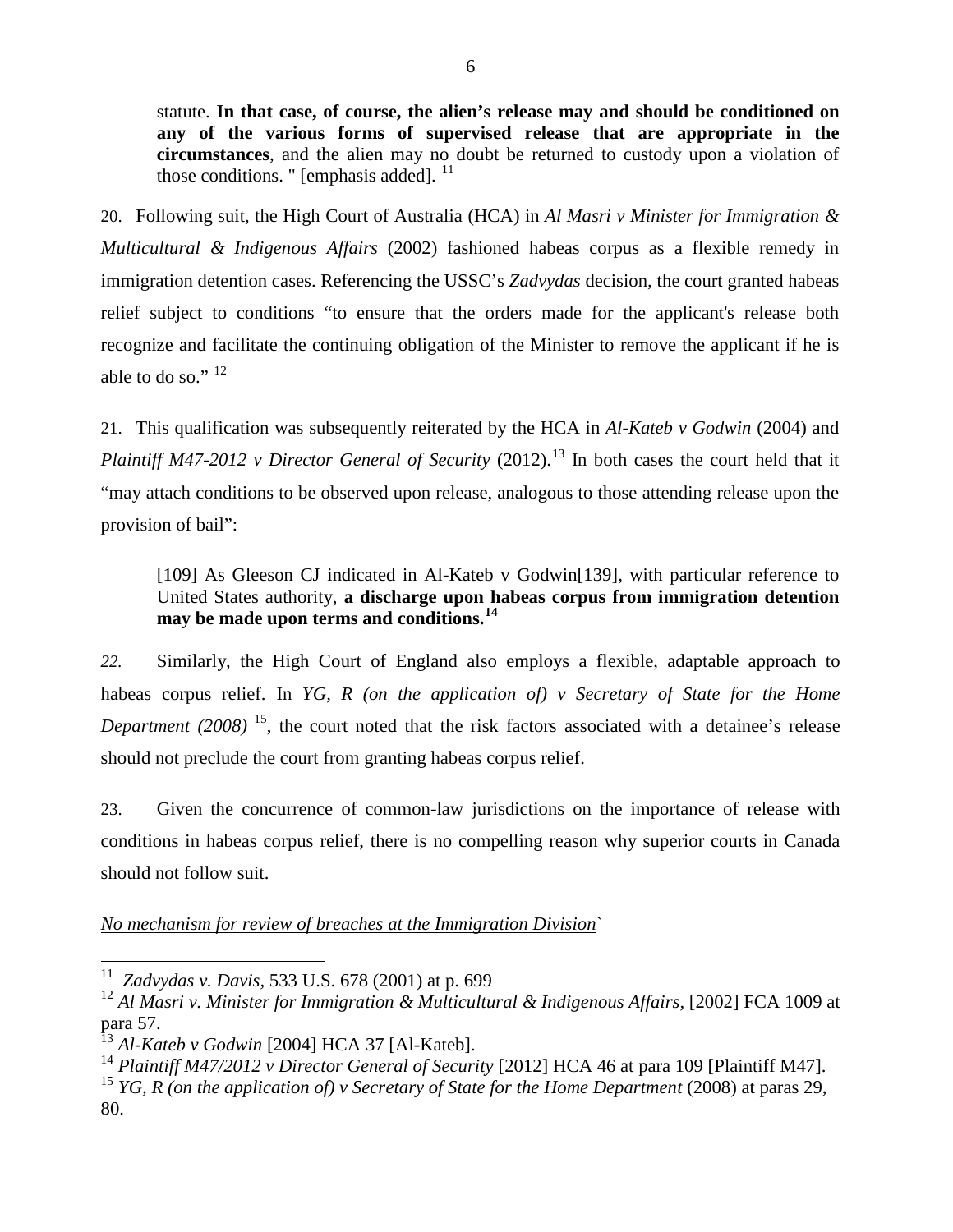24. The Appellant further argues that providing the Superior Court with the jurisdiction to order conditions would cause confusion in the ability of the Immigration Division to supervise such conditions. However, this argument ignores one of the central problems within the immigration detention regime, and a substantive cause for unlawful detentions in the first place: that the Immigration Division has currently abdicated its jurisdiction to make an independent determination of whether an alleged breach of its previous release condition has in fact occurred.

25. This abdication has resulted in a detention review regime with no impartial or independent adjudication of an alleged breach. A regime where the CBSA's allegations of a breach of a previous release order are simply accepted as fact and where the CBSA determines the amount of bond monies to be forfeited/estreated. The Immigration Division has limited its jurisdiction solely to the determination of the suitability of an alternative; whether a release plan can offset the heightened flight risk and/ or danger (given the breach).

26. In the criminal justice system, this process of determining a breach requires a hearing with all of the legal safeguards and protections of the criminal justice system. Under the *Immigration and Refugee Protection Act's* ("IRPA") detention scheme, these vital legal safeguards and protections are not available despite having the same sanction (incarceration in a maximum security prison). There is no equivalent of a bail hearing and no evidence is led. There is also no opportunity to cross-examine the officers who alleged that a breach occurred.

27. Given that the consequence of finding a breach often leads to a more onerous release plan, the blanket acceptance of the CBSA Hearing Officer's say-so, may effectively amount to an insurmountable barrier to release. It is submitted that this is a violation of the principles of fundamental justice required to prove lawful detention under section 7 of the *Charter*.

28. The procedural injustice that results from the Immigration Division's abdication of its jurisdiction to make an independent determination of an alleged breach was highlighted by Justice Morgan in *Scotland*.

[61] In a procedural sense, Mr. Scotland's case discloses numerous instances of ID adjudicators deferring or delegating the question of whether there has been a breach of release terms to CBSA officers. In my view, this constitutes a violation of one of the most essential principles of fundamental justice – that the statutorily designated decision-maker must actually make the decision in issue. The power to decide whether a given action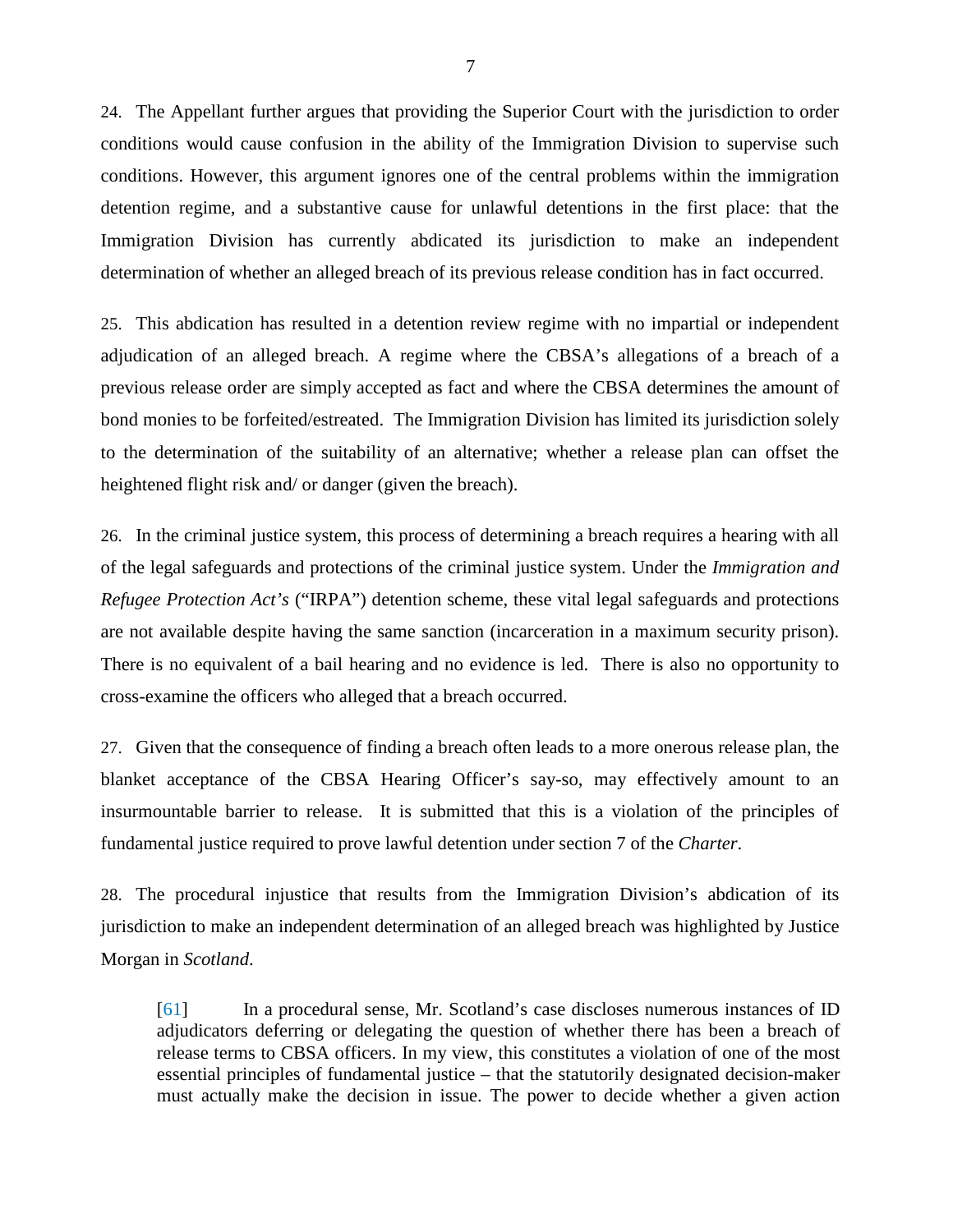constitutes a breach of a term of release for a former detainee is conferred on the ID, and as such is "to be exercised by the authority on which the statute has conferred it and by no other authority": *Comeau's Sea Foods Ltd. v. Canada (Minister of Fisheries and Oceans)*, [1997](https://www.canlii.org/en/ca/scc/doc/1997/1997canlii399/1997canlii399.html)  [CanLII 399 \(SCC\),](https://www.canlii.org/en/ca/scc/doc/1997/1997canlii399/1997canlii399.html) [1997] 1 S.C.R. 12, quoting John Willis, "Delegatus non potest delegare" (1943), 21 Can. Bar Rev. 257, 259.

[62] This improper reliance on the CBSA and its frequent undermining of the independent decision-making authority of the ID members is what makes it nearly impossible for Mr. Scotland to have his point taken seriously. The CBSA is for the most part responsible for the erroneous judgments which have resulted in Mr. Scotland's ongoing detention; it is little wonder that the review process yields no progress toward remedying these errors. This delegation of authority to the enforcement agency who is a party to the case against Mr. Scotland provides a graphic illustration of improper selfjudging.

[63] …In giving the CBSA such a level of deference that the enforcement agency effectively usurps the adjudication role, the ID has engaged in a form of legal process that is not in compliance with the most basic precepts of procedural justice.<sup>[16](#page-13-0)</sup>

29. Unfortunately the problems highlighted in *Scotland* remain. The Immigration Division has failed to put in place a procedure, at the 48 hour detention review, for the determination of whether a breach of a previous release order did in fact occur.

30. The inherent problems in the immigration detention regime were underscored in a highly critical federal audit of the Immigration Detention regime that was released in August of 2018. It stated in part:

This practice is completely inconsistent with the most basic tenets of procedural fairness, including the right to hear and present evidence in an open hearing, and to question witnesses. The practice was in place in Central Region for several years and appears to have continued even after Tribunal-wide training in February 2016 that addressed the need to allow potential bondspersons to testify. The audit was told that the practice was finally abandoned in 20[17](#page-13-1). The fact that it was not identified as problematic until relatively  $17$ 

31. Given the above, the Appellant's attempt to remove *habeas corpus* as a remedy before the Superior Court is essentially an attempt to insulate immigration statutory decision makers from judicial scrutiny. The so-called confusion with how the Immigration Division would be able to

<span id="page-13-0"></span><sup>&</sup>lt;sup>16</sup> *Scotland v Canada (AG), 2017 ONSC 4850 at paras 61-63, [2017] OJ No 4242.*<br><sup>17</sup> Canada, Immigration and Refugee Board, *Report of the 2017/2018 External Audit (Detention* 

<span id="page-13-1"></span>*Review)*, online: [https://irb-cisr.gc.ca/en/transparency/reviews-audit-evaluations/Pages/ID](https://irb-cisr.gc.ca/en/transparency/reviews-audit-evaluations/Pages/ID-external-audit-1718.aspx#intro)[external-audit-1718.aspx#intro](https://irb-cisr.gc.ca/en/transparency/reviews-audit-evaluations/Pages/ID-external-audit-1718.aspx#intro)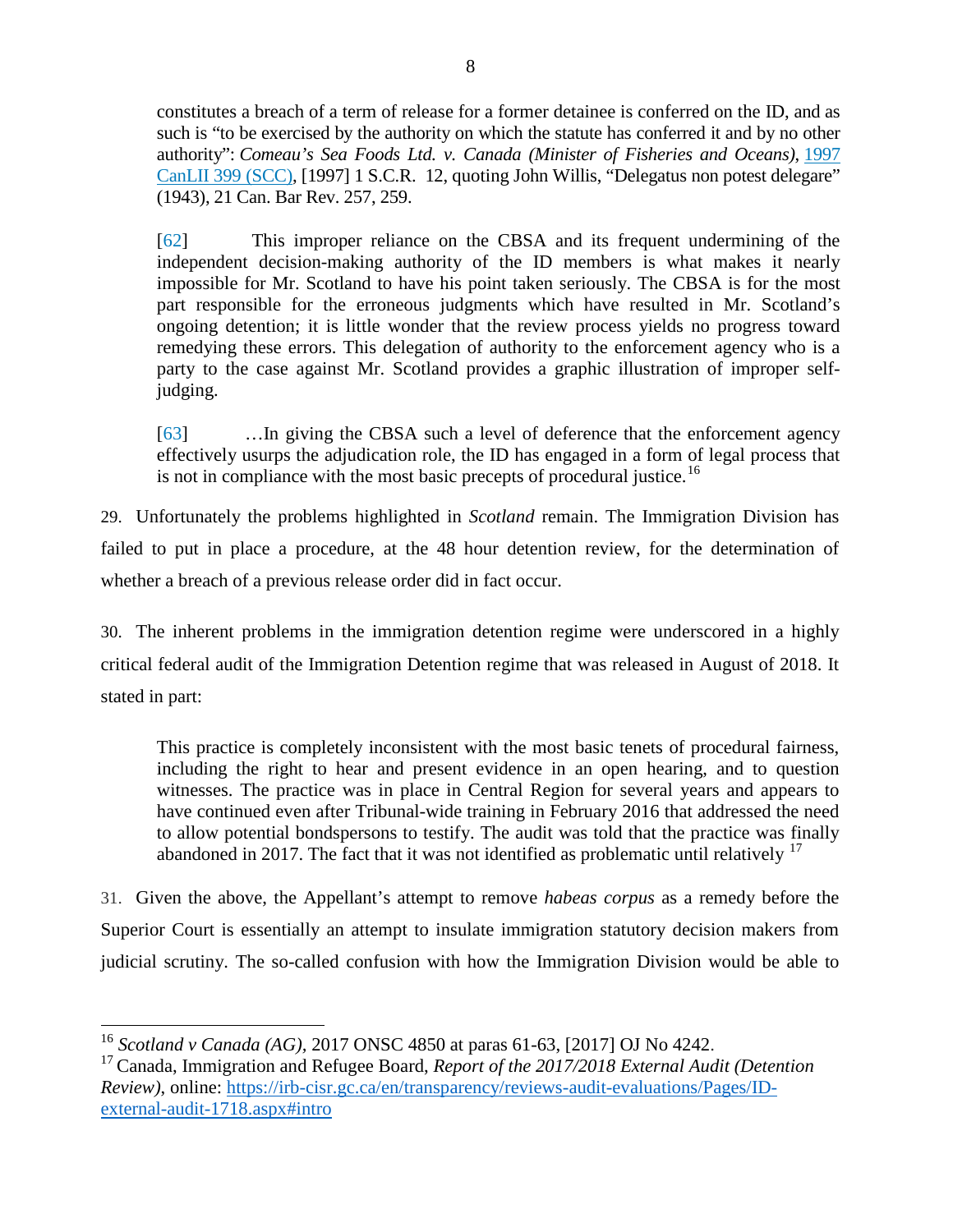supervise release orders made by the Superior Court is a red herring given that it currently fails to supervise breaches of its own release orders.

32. As such, in the absence of any mechanism or procedure for the independent determination of whether a breach has actually occurred the Superior Court plays a fundamental role. It is submitted that the very act of having court ordered conditions for release will compel the Immigration Division to not simply accept the CBSA's allegations but first make an independent determination of a breach. This *prima facia* adjudication in and of itself would be instrumental in ensuring that immigration detention is in line with *Charter* values and the principles of fundamental justice.

33. The Appellant's argument at paragraph 133 of its Memorandum is confusing. There is absolutely no reason why the Immigration Division would not retain jurisdiction to impose or vary conditions pursuant to s.55 of IRPA once an individual is arrested by the CBSA. That the arrest was made due to an alleged breach of a court ordered condition as opposed to a tribunal order release condition is irrelevant. The Immigration Division's statutory mandate to determine 1) whether a breach occurred giving rise to a ground for detention, and 2) whether there is a suitable alternative to detention; remains.

34. The Appellant's true concern seems to be about the effect that court ordered conditions would have on the CBSA's current unfettered ability to arrest and detain. Conditions imposed by an *independent court* are clearly quite different than conditions imposed by a tribunal that simply accepts the CBSA's allegations. The CBSA would now be required to have good grounds before arresting an individual for an alleged breach. This is something gained not something lost.

35. Finally, there is no reason why a superior court ordering release with conditions cannot also retain the jurisdiction to decide how these conditions may be modified or policed. It is open for a superior court to decide that the Immigration Division retains jurisdiction over an Applicant for determining breaches or allowing modifications. Such a determination was made by the Supreme Court of the Yukon in *J. (D.) v. Yukon Review Board* (2000). In ordering *habeus corpus* of an applicant remanded in mental health detention, the Court enumerated several conditions of release and expressly provided that the Yukon Review Board retain its jurisdiction over the applicant,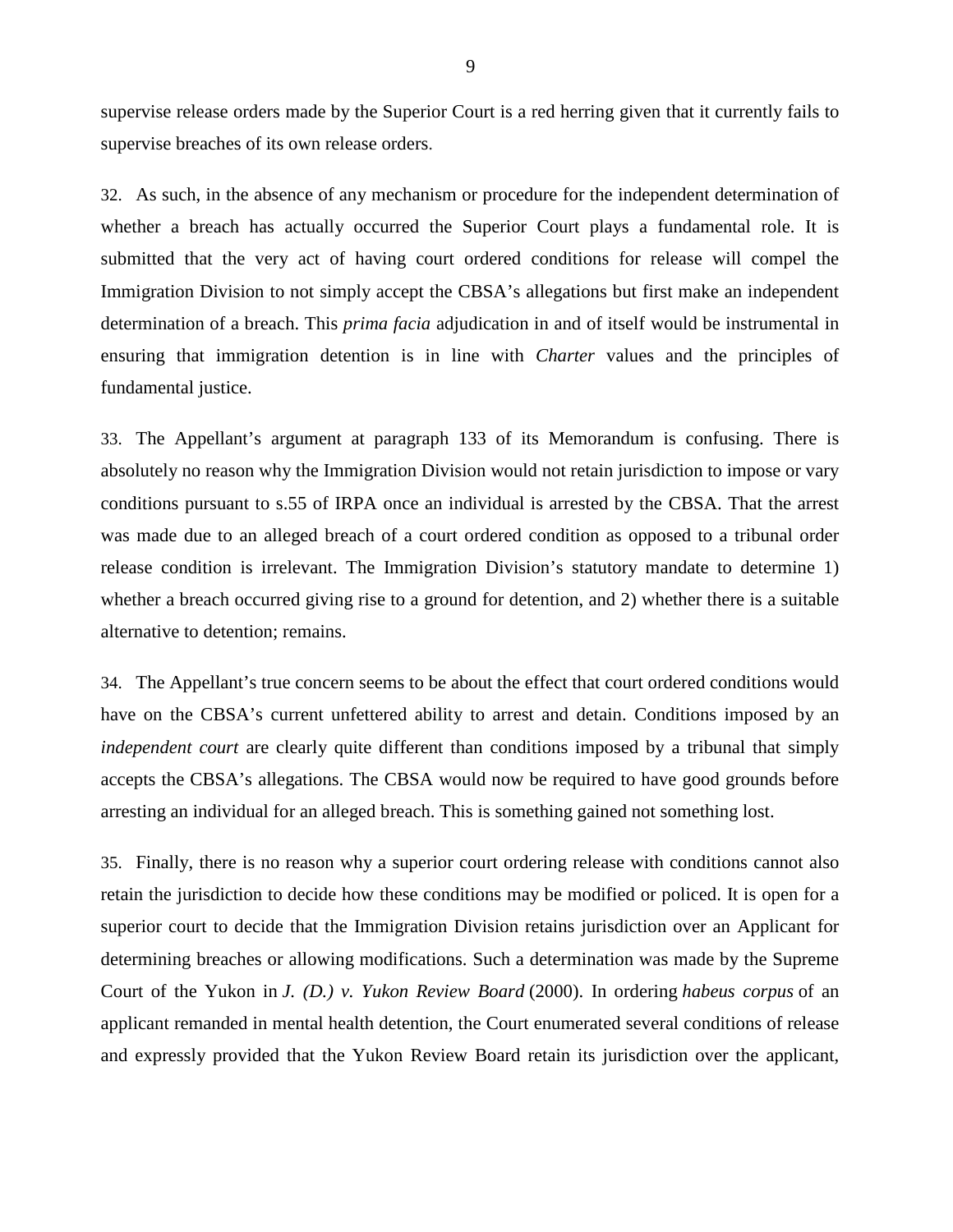specifying that "any changes to the terms and conditions set out [by the court] that may be required should be brought back to the Board for its consideration and disposition."[18](#page-15-0)

36. The whole purpose behind granting *habeas corpus* is undermined by disallowing the Superior Courts from ordering release conditions and instead deferring to the very body, that due to an abdication of its statutory duty, caused the need for an application for *habeas corpus* in the first place. In any event and to the extent any confusion remains, the central importance of the remedy of *habeus corpus* as a means of challenging the deprivation of liberty "should not be compromised by concerns about conflicting jurisdiction".<sup>[19](#page-15-1)</sup>

#### **PART IV: COSTS**

37. CLASP seeks no costs and respectfully requests that none be awarded against it.

### **PART V: ORDER SOUGHT**

38. CLASP takes no position on the disposition of the appeal.

## **ALL OF WHICH IS RESPECTFULLY SUBMITTED**, this 30th day of October, 2018.

**SUBODH BHARATI** Of Counsel for the Intervener, Community & Legal Aid Services Programme

<span id="page-15-0"></span><sup>18</sup> *J. (D.) v. Yukon Review Board*, 2000 CarswellYukon 62, 2000 YTSC 513, [2000] Y.J. No. 80 at para 51.[Book of Authorities, Tab 2].

<span id="page-15-1"></span><sup>19</sup> *May v Ferndale Institution*, 2005 SCC 82 at para 6, [2005] 3 SCR 809; *R v Miller*, [1985] 2 SCR 613 at para 35, [1985] SCJ No 79.